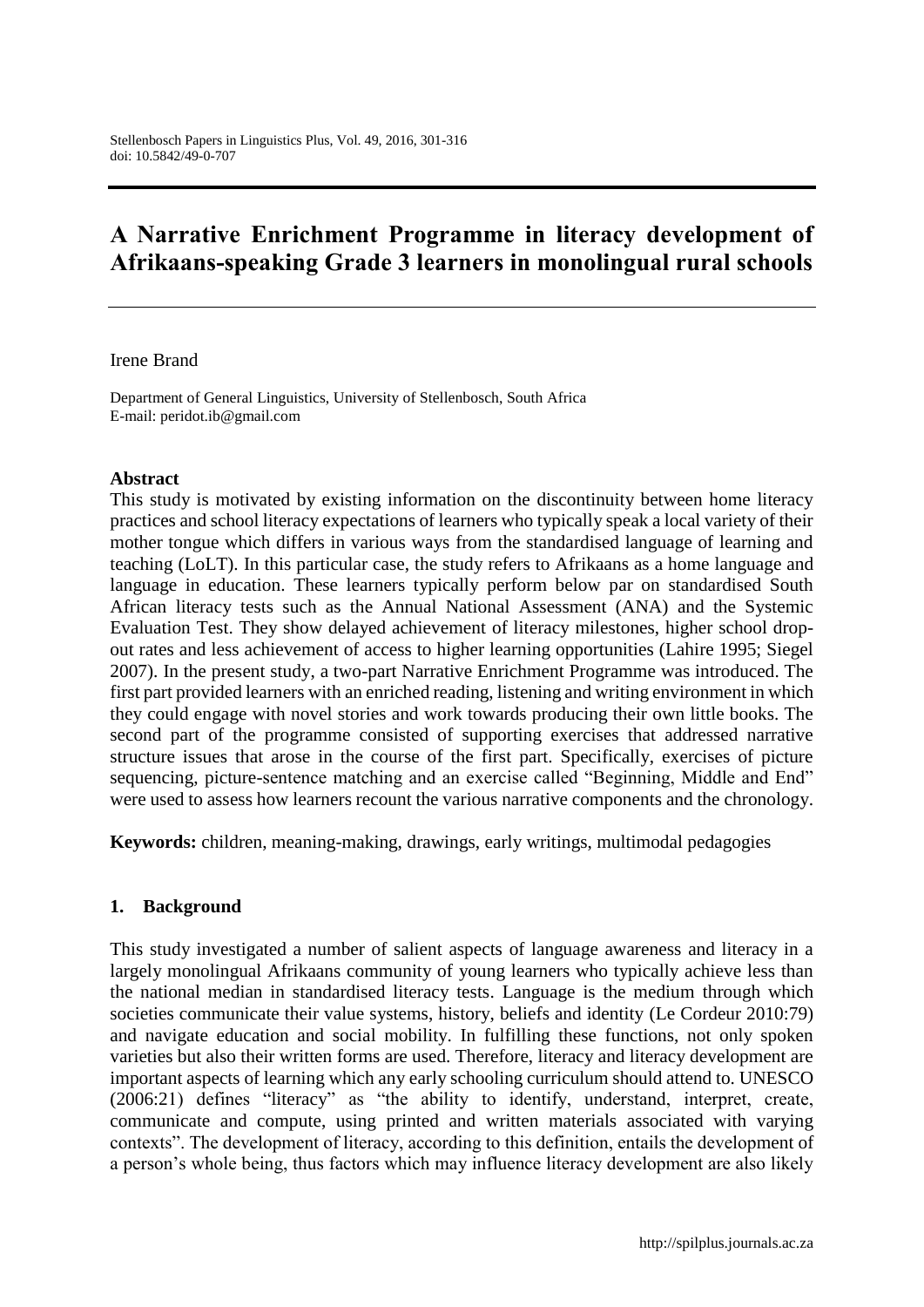to influence other facets of a person's life, be they academic, social or economic. This study specifically focuses on how a selected group of Grade 3 learners exhibits and uses their literacy skills in varying contexts. Because considerable numbers of young learners have been identified as having literacy skills below the expected level in the national literacy tests (one particular formal context), this study is interested in shedding more light on what skills they have in other contexts.

Concerns regarding literacy development are already reflected in the initiative of the South African Department of Education (DoE), in that it has developed a system to assess the literacy levels of all learners. (Department of Basic Education (c) 2011) Two tests were developed for the purpose of assessment. The first test, the Annual National Assessment (ANA), is compiled externally by the National DoE, but the teachers of each school administer and mark the tests of their learners themselves. The Home Language results of the 2012 and 2013 ANA tests showed that learners in Grade 1 improved from 58% to 60% and Grade 2 learners improved from 55% to 57%. There was a national drop in Home Language achievement of 1% across the nation for Grade 3, from 52% to 51%. These differences between 2012 and 2013 results nationally are, given the numbers of participants, not significant. Despite the improvement in results, they are still a cause for concern.

In order to get a more meaningful view of the results, schools are also provided with a tailormade report which compares their results to the national average as well as the district averages and circuit averages.

Two schools, which will be referred to as "School A" and "School B", respectively, participated in this study. In 2013, the Grade 3 results achieved in the tests for Afrikaans Home Language in School A delivered a pass rate of 58.24%. The circuit average in the same tests of the same year was 53.63%. Thus the Grade 3s of School A scored slightly higher than other schools in the circuit; they also performed 10% better than the Western Cape overall, where the average was 48.75%.

The Systemic Evaluation Tests  $(SET)^1$  are provincial diagnostic tests (Western Cape Education Department (c) 2014) compiled by the Western Cape Education Department for the Western Cape schools. Departmental officials from outside the school administer the tests and no teacher is allowed to even see them. They test language abilities as well as mathematical abilities. A summary of the results is mailed to the school by the Department.

Table 1 below gives a summary of the Grade 3 pass rate percentages in the SET for Schools A and B, as well as the Grade 3 average percentage achieved in each school. It also gives the circuit pass rate and national pass rate for 2011–2013. Because these tests are only written in the Western Cape, there are no national results against which to read the local outcomes.

<sup>&</sup>lt;sup>1</sup> SET is not an official acronym for Systemic Evaluation Test, but will be used in this section for ease of reference.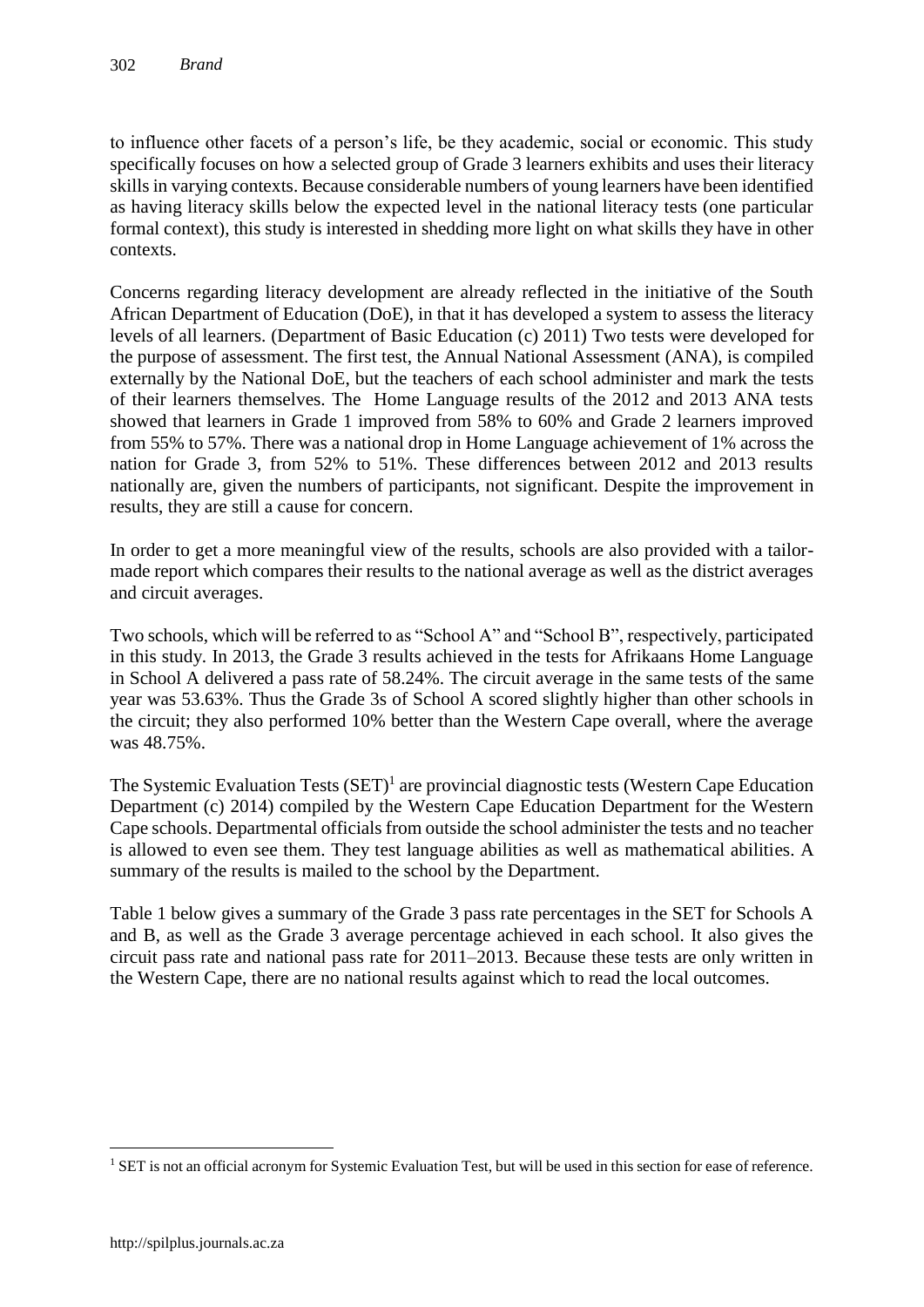|                   | <b>School A</b> |      |      | <b>School B</b> |      |      |
|-------------------|-----------------|------|------|-----------------|------|------|
|                   | 2011            | 2012 | 2013 | 2011            | 2012 | 2013 |
| Pass rate         | 17.5            | 31.9 | 29.2 | 22.2            | 60.0 | 77.5 |
| percentage        |                 |      |      |                 |      |      |
| of school         |                 |      |      |                 |      |      |
| Average           | 31.2            | 37.0 | 38.1 | 30.7            | 56.8 | 58.4 |
| percentage        |                 |      |      |                 |      |      |
| of school         |                 |      |      |                 |      |      |
| Circuit pass      | 28.2            | 37.7 | 37.0 | 28.2            | 37.7 | 38.1 |
| rate              |                 |      |      |                 |      |      |
| <b>Circuit</b>    | 37.8            | 42.7 | 43.1 | 37.8            | 42.7 | 43.1 |
| average           |                 |      |      |                 |      |      |
| <b>Provincial</b> | 30.4            | 38.9 | 37   | 30.4            | 38.9 | 37   |
| pass rate         |                 |      |      |                 |      |      |

**Table 1:** Summary of Grade 3 Systemic Evaluation in School A and School B 2013

In 2012 and 2013, School B achieved an SET pass rate well above the pass rate of School A and the circuit. The statistics in Table 1 also show a considerable rise in literacy and language achievement from 2011 to 2012 and 2013. School A's record shows more fluctuation, with a low 17.5% pass rate in 2011 compared to the circuit pass rate of 28.2% in the same year. In 2012 and 2013, in spite of the overall improvement, they still performed below the pass rate of the circuit.

Relating this to the definition of 'literacy' given by UNESCO (2006), it is clear that currently the ability of a large proportion of young learners to function optimally is lower than can reasonably be expected of them. This does not bode well for young learners individually, nor for a national economy that is dependent on the educational success of its youth for future prosperity.

This study is an attempt at understanding the literacy practices of learners at grass-roots level. An attempt is made to cast some perspective on the learners' capabilities, rather than on that of which they are not capable. Furthermore, this study will hopefully improve learners' enthusiasm and participation in a wider variety of literacy practices, which may help them to adapt in the academic environment without losing their home varieties as legitimate mediums of communication.

## **2. Research aims and objectives**

This study then intends not only to investigate the discontinuity between home literacy practices and school literacy expectations, but also to assess what it is that these learners are capable of in real life, away from the standardised tests and curriculum documents, with the aim to eventually incorporate what they have in order to facilitate the learning of what they need to learn.

The main research question is then as follows: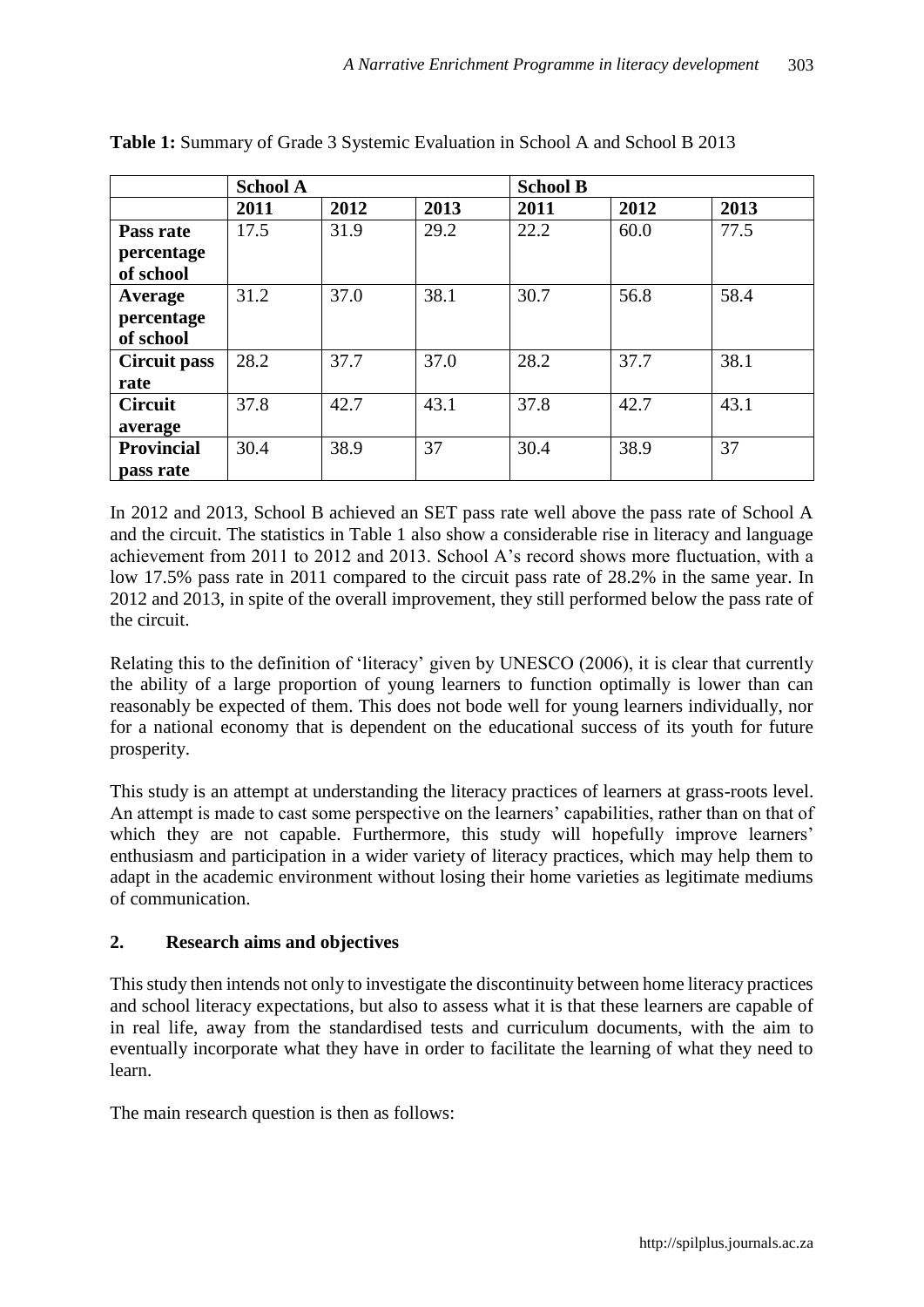"How does the Narrative Enrichment Programme developed for this study shed light on learners' awareness of language, their recognition and appreciation of prevailing varieties, registers and communicative practices of classrooms where their mother tongue is the LoLT, and on their achievement of basic literacy goals?"

The first two aims of this study are (i) to develop a Narrative Enrichment Programme and (ii) to implement it in a setting where literacy levels are below par for the given age groups. Further aims are (iii) to check, in using the Narrative Enrichment Programme, what the features of these learners' spoken and written skills are in an activity that is not part of the standard curriculum. In the process, questions will be raised as to learners' awareness of language, their appreciation of multiple varieties of their mother tongue, and their achievement of basic literacy goals. Observations on the present level and possible development of 'linguistic literacy' during the implementation of the Narrative Enrichment Programme will also be recorded.

The main instrument to be used in this project is a Narrative Enrichment Programme, aimed at investigating the following:

- Does use of the Narrative Enrichment Programme developed for this study show significant signs of the current state of learners' knowledge of their first language (L1), achievement of expected literacy goals, language awareness, and awareness of appropriate language forms (registers, genres etc.) for different contexts of language use? What does the programme disclose regarding learners' appreciation of the value of their L1 as a social and communicative instrument?
- In the use of their L1 as evidenced in the data from the Narrative Enrichment Programme, do learners show awareness of language variety/register/genre/literacy? Alternatively, what kind of awareness regarding language variety/register/genre/literacy do the learners project?
- Does the Narrative Enrichment Programme disclose significant information on learners' appreciation of spoken and written narratives as forms of art and expression? If so, how and in which form is such appreciation indicated? Is there evidence that the programme has improved/fostered such appreciation?
- Is there a difference between the home language of the learners and the language required in their schoolwork? Do the data give signs of school expectations regarding language use that is not a continuation of the home repertoires?
- Are there indications in the data that learners appreciate the value of written narrative? What are the features of the written work learners produced that signal narrative proficiency of a more or less advanced level (also in relation to expectations for their age group)?
- Are there any indications that learners' participation in activities that present language for enjoyment, such as language games and language for laughter (also as in reading stories and creative writing, i.e. activities included in the enrichment programme), had an effect on their engagement in reading and writing activities in school work?

# **3. Theoretical framework**

South Africa is a multilingual country with 11 official languages. Not only is the country multilingual in terms of official languages, but also on the grounds of varieties of each of these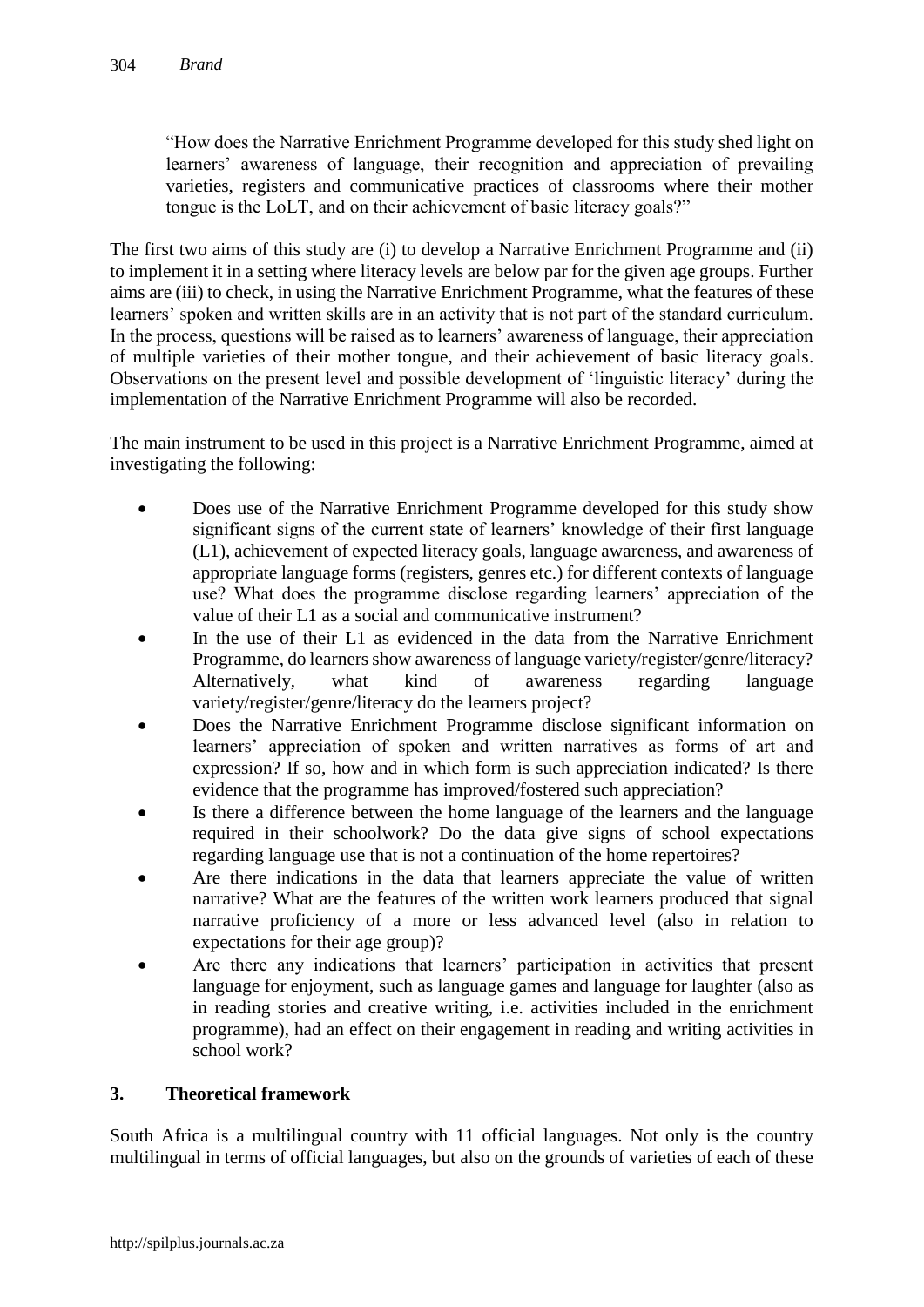languages. In recent years, mother tongue education has been argued for on many levels as the most beneficial form of education for all learners (Alexander and Busch 2007). However, very little research has been done on the academic achievement of learners who speak a non-standard variety of the language used as the instructional medium in their schools. For learners to become truly bidialectal, they need to have a well-developed sense of linguistic literacy. Linguistic literacy here refers to the ability of learners to "preserve their own dialectal or sociolectal identity, while also learning to participate in school-based activities in the standard language" (Ravid and Tolchinsky 2002:422).

## **3.1 Literacy as construct**

Street (2003) describes two models of literacy that typify how teachers view literacy. One model he calls the "autonomous model", and the other the "ideological model" (Street 2003:77). The autonomous model revolves around the view that literacy is a set of skills that can be taught, as in the case of reading and writing. The ideological model situates literacy within the cultural context in which it is used. During the 1970s, the view of literacy began to shift from the autonomous model towards the ideological model. "[T]he ways in which people address reading and writing are themselves rooted in conceptions of knowledge, identity and being" (Street 2003:78); therefore, the skills involved can never be separated from the social function they must fulfil and require acute language awareness. The current study draws from the ideological model in its exploration of home literacy practices versus school literacy expectations.

"Language awareness refers to the development in learners of an enhanced consciousness of and sensitivity to the forms and functions of language" (Carter 2003:64). James and Garrett (1992) divide language awareness into five domains, namely ones that attend to affective aspects, to social aspects, to aspects of power, to cognitive aspects and to aspects of performance (see Svalberg 2007). Their work emphasises the premise of the ideological model of literacy. To achieve acceptable literacy aims, learners need to develop their awareness of formal aspects of language such as grammar, spelling and semantics, as well as the uses of these skills in everyday, practical situations.

## **3.2 In- and out-of-school language abilities**

Because the current study is conducted in a rural, predominantly monolingual community, the question of poor learners' linguistic ability is raised. Gee posits that contrary to many traditionalist viewpoints, poor children do not have less-developed language abilities than learners from affluent communities. Linguists know that "all children – including poor children – have impressive language ability. The vast majority of children enter school with vocabularies fully fit for everyday life" (Gee 2008:16).

The apparently well-developed language ability of children at school entry raises another question: How is it that despite their adequate oral language ability some learners are less successful in learning to read, write and perform related tasks in the classroom? Patton Terry (2006:907) supplies part of the answer when she says,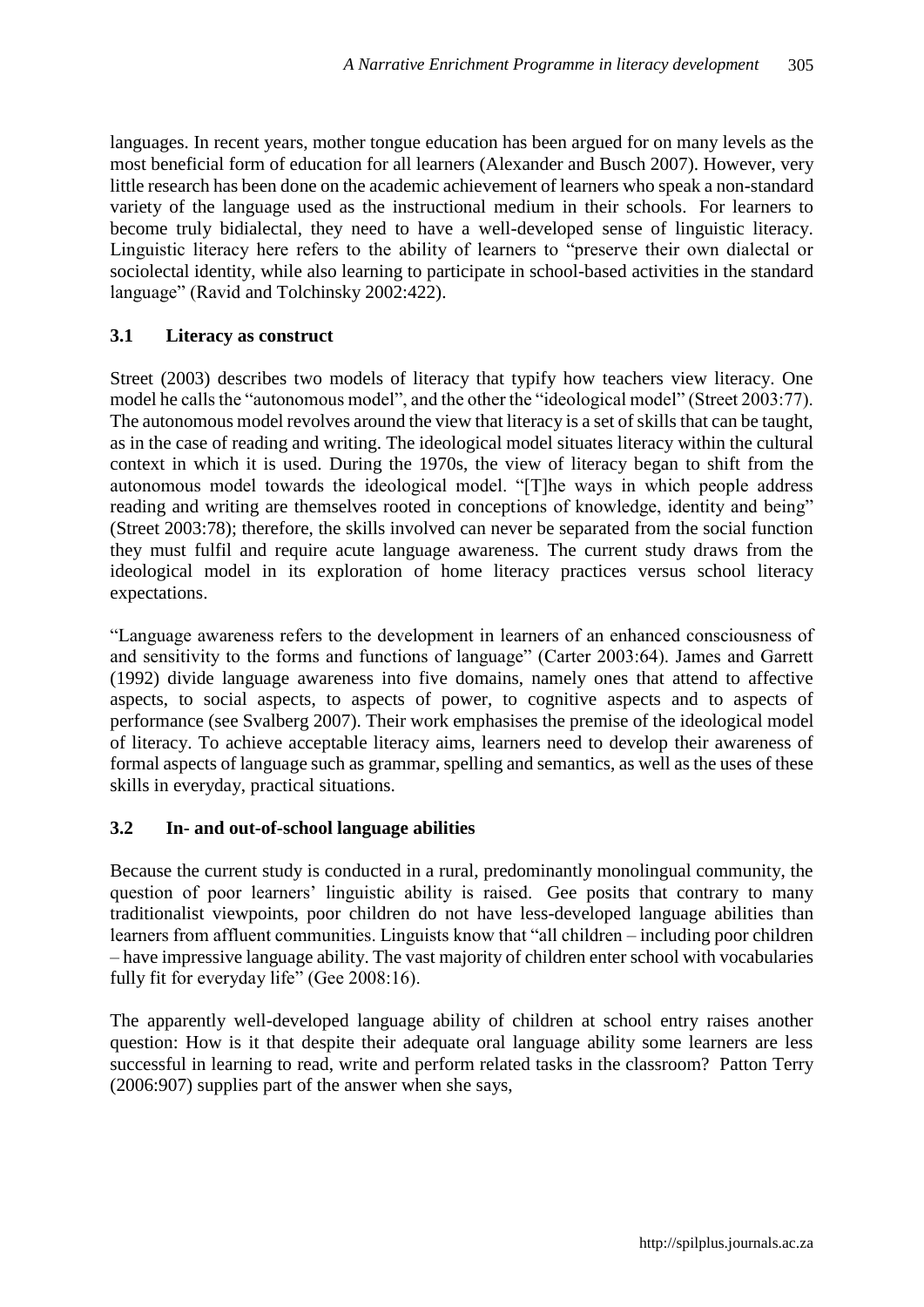Writing is not speech written down. Correspondences between spoken and orthographic representations of phonology, grammar, and vocabulary are not always direct, because print conventions do not always map to speech sounds, because speaking and writing are different language registers, and because social and regional language variations often are not reflected in standard written language systems.

Patton Terry (2006) made the above statement in the context of her research on the relation between African American English (AAE) and Standard American English in learning literacy, but it may be applied to other situations in which the norms of a spoken variety differ considerably from the norms of the written (standard) variety taught in schools. She elaborates on this statement by stating that this dissimilarity between the spoken variety and the written variety may be the cause of poor academic achievement. Therefore, learners from poor backgrounds may not be at such a disadvantage as is sometimes claimed; the divide between oral literacy and written literacy should be approached differently.

It is clear from these sources that learners who are speakers of a non-standard variety need to have a multi-dialectal ability in order to function optimally in all situations, not only in academic situations. Even though multilingualism has been in the foreground in the educational and political domains, the practical situations in schools still show favouritism of a standard variety, leaving minority varieties unacknowledged. Ioannidou (2009:263) declares that despite the attention to multilingualism in education, some are still concerned about "the battle between the languages legitimated by schools and the language varieties used by students at home".

## **3.3 Linguistic literacy**

Ravid and Tolchinsky's view of 'linguistic literacy' gives support to Ioannidou's concern. Linguistic literacy refers to the ability "to recognize and apply precise, context-appropriate linguistic features in speech" (Ravid & Tolchinsky 2002:423). Another feature of linguistic literacy as described by Ravid and Tolchinsky (2002:421) is the awareness of one's own "linguistic identity" and the recognition of other linguistic identities. This linguistic versatility provides learners with multiple linguistic identities and enables them to use both vernacular varieties and specialist academic varieties appropriately according to differing contexts.

# **4. Methodology**

The primary focus of the study is on establishing, though not formally testing, the level of literacy and language awareness amongst learners who typically show low literacy levels in the ANA tests. Hiebert and Raphael (1998:15) make the point that "low income cannot and should not be equated with low expectations or low levels of knowledge. There is hardly a home where literacy experiences do not occur". It is in this regard that first the little books and later picture sequences were used with a view to illuminating some aspects of learners' home literacy practices. The enrichment programme was offered to gain a better understanding of why, on average, these learners' achievements of literacy and language awareness goals for their age and school level showed unsatisfactory outcomes. The development of Grade 3 learners' literacy and associated language awareness at home and at school is in focus.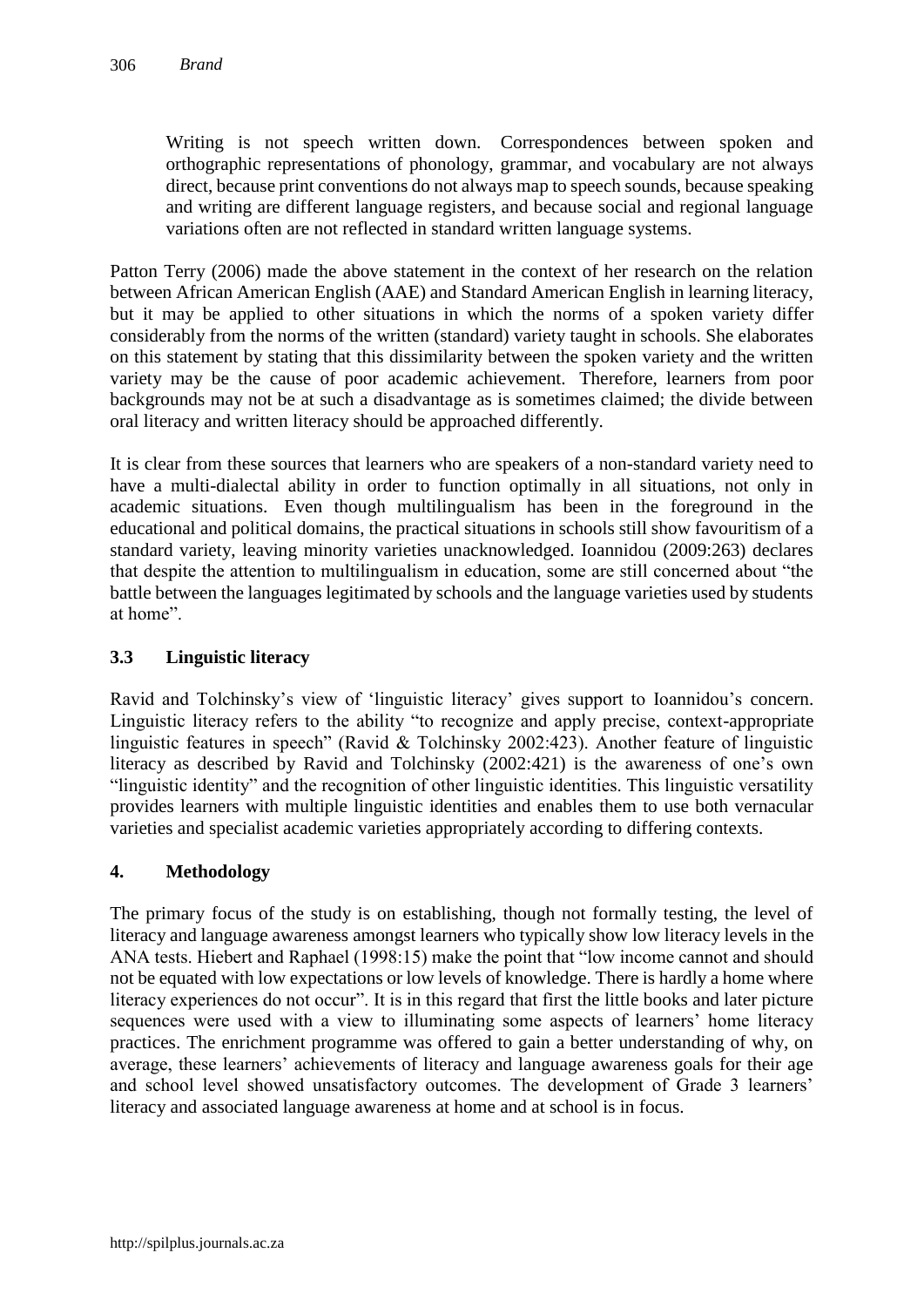The following sub-questions were formulated from the main research questions (section 2) as focal points for data collection and analysis:

- 1. What are the language repertoires<sup>2</sup> of the communities to which participating teachers and learners belong?
- 2. What is the level of language awareness<sup>3</sup> among participating teachers and learners?
- 3. What kind of literacy and literacy-related experiences are typical of the everyday lives of the participating teachers and learners?
- 4. What level of reading and writing proficiency do learners show when writing their own narratives?
- 5. What level of reading and writing proficiency have the various participating groups achieved according to earlier ANA test results?

## **4.1 Research design**

The research is designed around the above-mentioned set of questions and with former projects where "little books" have been used in literacy development in mind (Schreger 2010; Busch 2010; Busch 2011; Pitkänen-Huhta and Pietikäinen 2014). The regular literacy development programmes of the two schools selected to inform the current project were supplemented with a specially-developed Narrative Enrichment Programme with the "little books" writing project and a set of related narrative exercises at its core.

The programme was implemented during a two-month action research period, where four weeks were spent at each of the two schools. During that time, the learners were exposed to stories not otherwise introduced at school, which the researcher read to them. After each reading session some informal questions were asked to informally assess whether any of the research objectives had been met. It was a conscious decision not to test learners' knowledge and listening skills on a formal level, in order to observe any spontaneous change in enthusiasm and motivation towards reading and listening without the interference and possible inhibiting effects of a test situation. They were given carte blanche as to the topic of their stories. The necessary materials, such as paper and drawing pencils, were provided. Based on observation of their written stories, a follow-up was done in which some learners were asked to give oral renderings of stories represented in a set of pictures.

## **4.2 Research group**

 $\overline{a}$ 

The intention was to do the writing project in a rural community with a largely Afrikaans monolingual profile. At the start of the research period, the Grade 3 teachers at each school were given an official consent form to sign. Each of the learners also received a simplified consent form in which they agreed to their own participation. The necessary consent forms were signed by all parties concerned. Both of the participating schools were assured of anonymity, in that their location and other identifying details would not be disclosed. This was particularly

<sup>&</sup>lt;sup>2</sup> Repertoire refers to "a set of resources that a speaker actually commands" (Snell, 2013: 115) and the competence with which one uses these resources in communicating a message in any given context. Repertoire is thus grounded in practical life and not abstract theory.

<sup>&</sup>lt;sup>3</sup> This term refers to knowledge about language, how language works and how it is used creatively and in situated contexts such as the classroom or in the community.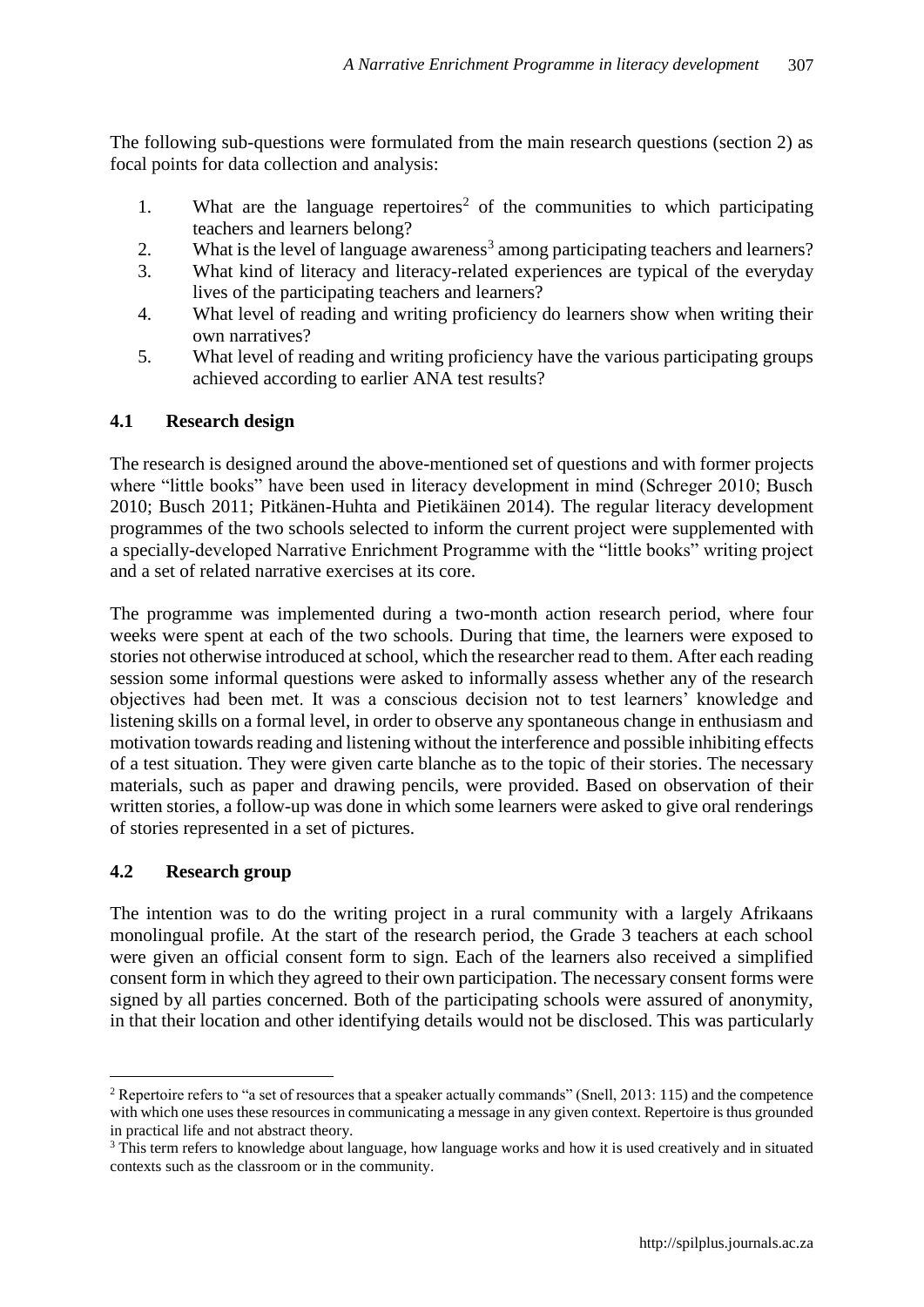offered to accommodate possible sensitivity regarding some of the statistical data from the ANA and Systemic Evaluation Test scores.

#### **4.2.1 Schools**

Two schools were selected from a number of candidates on the basis of (i) proximity to the university where the research is located; (ii) the likelihood that the learners will have been exposed mostly to a spoken, non-standard variety of Afrikaans and minimally to English in their everyday lives; (iii) limited literacy and pre-literacy experiences of the learners, in that they belong to relatively under-resourced communities; and (iv) willingness of teachers and the school principal to participate in a longer-term Narrative Enrichment Programme. The schools were chosen on the basis of their socioeconomic status as well. The participating schools are both state-funded Afrikaans-medium schools, which ensures similarity between their curricula.

#### **4.2.2 Participating learners**

All participants are from predominantly Afrikaans-speaking 'coloured'<sup>4</sup> farm-labouring communities within the Western Cape, South Africa. The target group for this study were 90 Grade 3 learners ranging in age between 8 and 10 years. The reason for choosing Grade 3 learners is two-fold: 1) they are at the end of the Foundation Phase and should thus already be familiar with the principles of reading and writing in their mother tongue and 2) the national literacy benchmark tests, i.e. the ANA tests mentioned in section 1, are administered to all learners at Grade 3 level. The data available from earlier ANA tests are used to ascertain whether these learners are more or less on par with their peers across the region and according to nationally-set benchmarks.

#### **4.3 Data collection**

#### **4.3.1 Background to the method**

This study developed an enrichment programme following work done in two other contexts where learners with comparable linguistic and literacy challenges are accommodated. Specifically, it was modelled on projects undertaken in two primary schools, one in inner-city Vienna and another in a rural Sami-speaking community in Finland (cf. Pitkänen-Huhta & Pietikäinen 2014). In these programmes, learners who are first-language (L1) speakers of languages other than the dominant LoLT were introduced to (i) literacy exercises, which included writing little books, as a means to developing knowledge while still learning the LoLT, as in the case of the Ortnergasse school in Vienna<sup>5</sup> (Pernes 2013; Busch 2011); and (ii) a Narrative Enrichment Programme in which their L1s were used to cultivate awareness of their own and other languages, as was done with Sami-speaking children in Finland (Pitkänen-Huhta & Pietikäinen 2014; Pietikäinen & Pitkänen-Huhta 2013). Learners were thus stimulated to

<sup>4</sup> It is well understood that the word 'coloured' is a controversial term that harks back to the apartheid era. It however has been deemed necessary to use this term in the context of the study in order to distinguish the particular community in which the research was conducted from other previously disadvantaged groups. The term is also still used in everyday conversation for reasons of specificity rather than derogation.

<sup>&</sup>lt;sup>5</sup> For more information on research done on the little books in Vienna see:

http://ortnergasse.webonaut.com/m2/projekte/pdf/slon\_en.pdf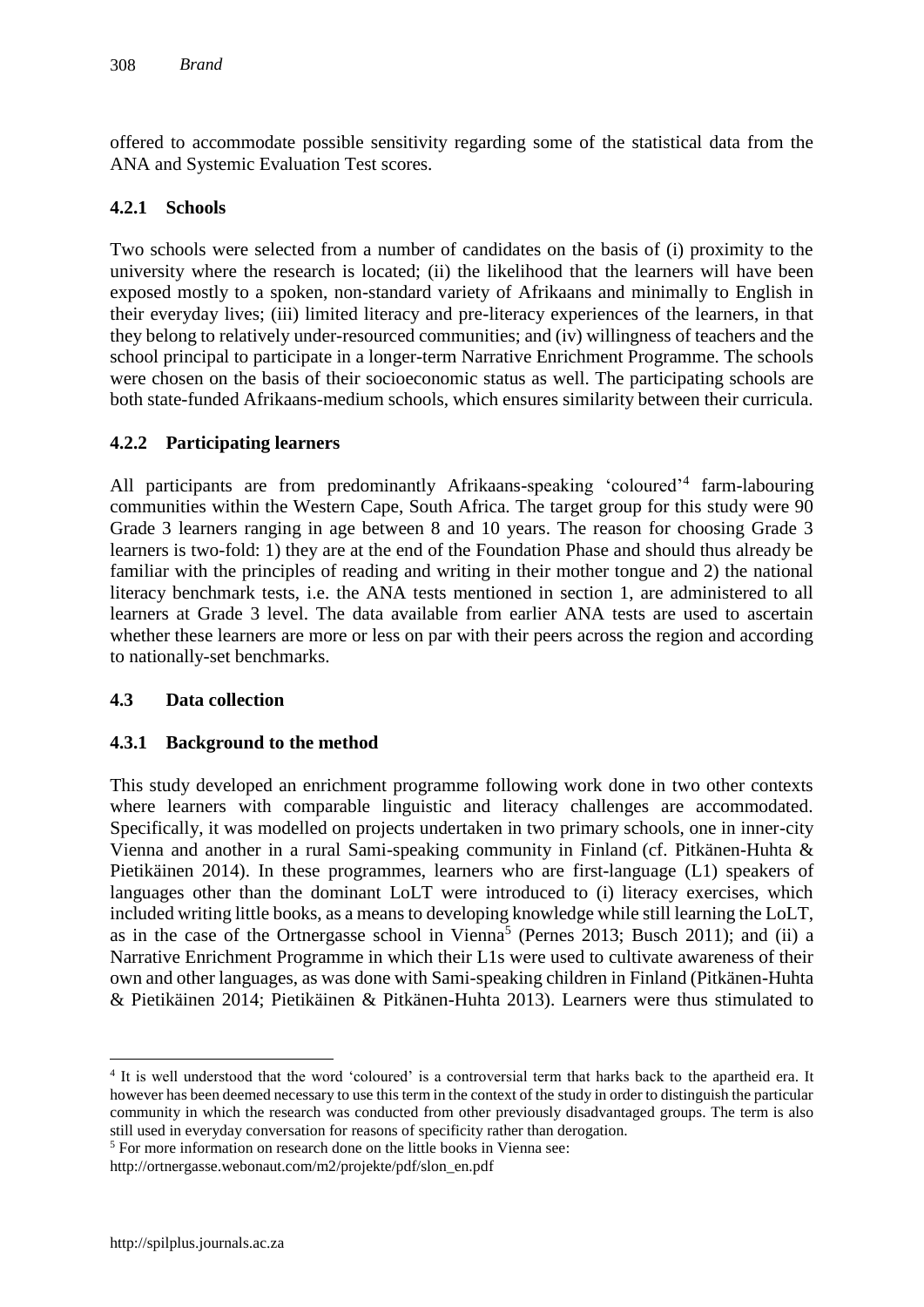become aware of the phenomenon of bilingualism and multilingualism as a valued resource rather than a handicap in learning (Busch 2011).

The first project of this kind was designed and is used by a teacher, Mr Christian Schreger in the Ortnergasse School, Vienna<sup>6</sup>, and has been investigated by Prof Brigitta Busch. Mr Schreger, who was in charge of a class of learners from recently migrated families, introduced a narrative and creative writing project into his curriculum activities that entailed the learners' production of little books. These stories are grounded in the daily lives and defining experiences of learners. No topics are excluded.

The book has an A6 size, consisting of 8 to 12 pages and a cardboard cover on which the title of the book and the name of the author appear; the back cover has a photo of the author, publisher's details and even a copyright statement. The layout is that of a normal picture book, in which pictures and text support each other to tell the story. This "Kleine Bücher" project in Austria is run in a multigrade class with a wide range of learner L1s, such as Kurdish, Punjabi, Hindi, Turkish and even Afrikaans.

# **4.3.2 Narrative Enrichment Programme**

## **4.3.2.1 Little Books**

During the second term the researcher spent four weeks at each school, starting at School A. It was decided to spend only Monday through to Thursday at the school, so that the two groups in School A would spend equal time on activities related to the research project. Learners were exposed to several new stories during reading time. After the first story was read to them, they were asked to write their own. Because the study was not intended as a therapeutic study, but rather aimed to highlight the developing skills of the learners, the researcher did not give learners a pre-test. It was deemed more important to introduce the program to the learners in an unthreatening class environment where more spontaneity was allowed than in other school exercises. Furthermore, the intervention was planned so as to cause minimal upset to the schedule and rhythm of the learners' normal school day.

The first two weeks were spent reading stories and working on their first little book. Group 1 in School A only did the first little book. The first assignment that was given to them was to write a story about themselves. It was originally decided not to give themes for writing, as part of the research was to test for creativity and language awareness. However, after explaining to the learners how the little books would be written and printed, it was found that their experience of printed work and the processes of creative writing was limited. Thus, a single theme was given for the first book. It also served as a basis on which to assess the learners' writing abilities and language skills in a way that facilitated categorisation of learners according to their demonstrated written literacy levels.

See Figure 1 below for an example from a page in one of the little books:

<sup>&</sup>lt;sup>6</sup> Information on the original class project and its variations can be seen here:

http://ortnergasse.webonaut.com/m2/projekte/index.html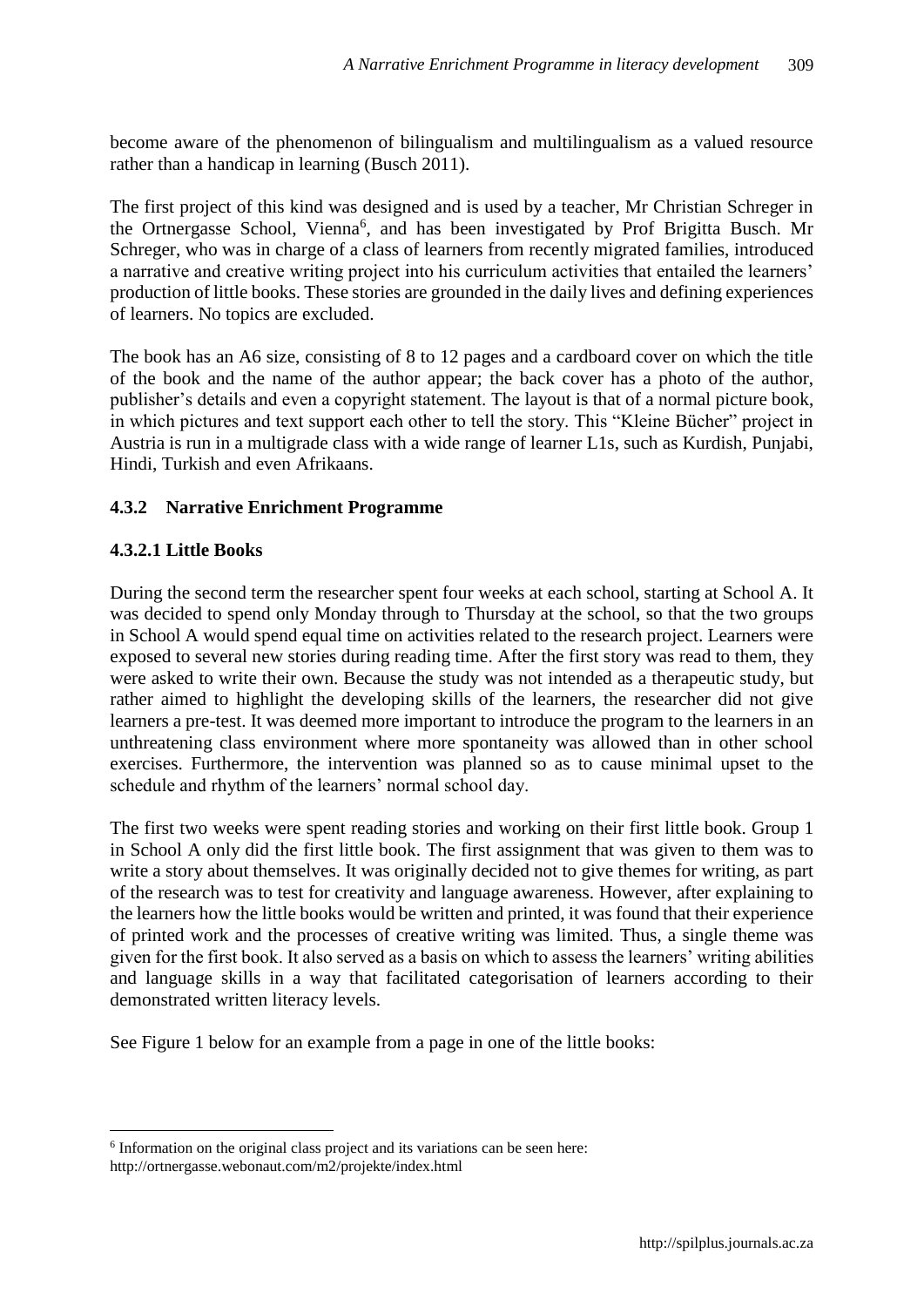Vrydagmidig Loe et by de huisles age trek.  $d$ <sub>16</sub>  $w$  $a$ <sub>5</sub>  $\overline{di}$  $d$ ag Die bruit bet meer gelyn Vrydagmiddag toe ek by die huis kom, kom haal hulle my. Vrydagnag slaap ek, my niggie en nefie op die grond. Die volgende dag moet ons gou aantrek, want dit was die dag van die troue. Die bruid het mooi gelyk.

**Figure 1:** Little Book

The Narrative Enrichment Programme was not developed to have a day-to-day schedule, but was rather moulded according to each class's specific needs. Even though the Curriculum Assessment Policy Statements  $(CAPS)^7$  prescribe a certain number of hours per week for each of the Learning Areas, schools are free to fit them in however they think most appropriate. Because of prescribed assessment tasks that had to be done and the teachers' own daily plan, the researcher had to be flexible about when and how much she would work with the learners. Some of the teachers were more willing to make adjustments than others.

## **4.3.2.2 Small-group language exercises**

After reviewing and categorising the booklets made in the second term, the researcher realized that there were three distinct problem areas in writing which needed more specific attention. Learners from both schools had difficulties with the following activities while writing the stories.

- Picture sequencing
- Matching pictures and sentences
- Narrative timeline sequencing

It was decided to select smaller groups from each school and to do some activities with them that addressed these issues. Learners' little books produced in the second term were categorised using a scale of 1 to 5; with 5 being the highest and 1 being the lowest grading. The criteria for categorisation included features of the storybook genre; thus attention went to whether the authors had given their books a title page and a suitable title, whether they wrote from left to right, and whether their stories were told in a manner that made chronological progression clear, etc.

The picture sets used for the Picture Sequencing (PS) and the Picture-Sentence Matching (PSM) activities in the third term were largely obtained from a board game called "Next Up"<sup>8</sup> developed by Smile Educational Toys, privately-owned speech therapy material, and also material from ongoing research on the *Receptive and Expressive Activities for Language* 

<sup>7</sup> Curriculum and Assessment Policy Statement (CAPS) contains the national curriculum for Grades 1 to 12 in public schools in South Africa (Western Cape Education Department(c) 2014).

 $8$  A new version of the game can be seen at this link: http://www.toys4you.co.za/product.php?id\_product=696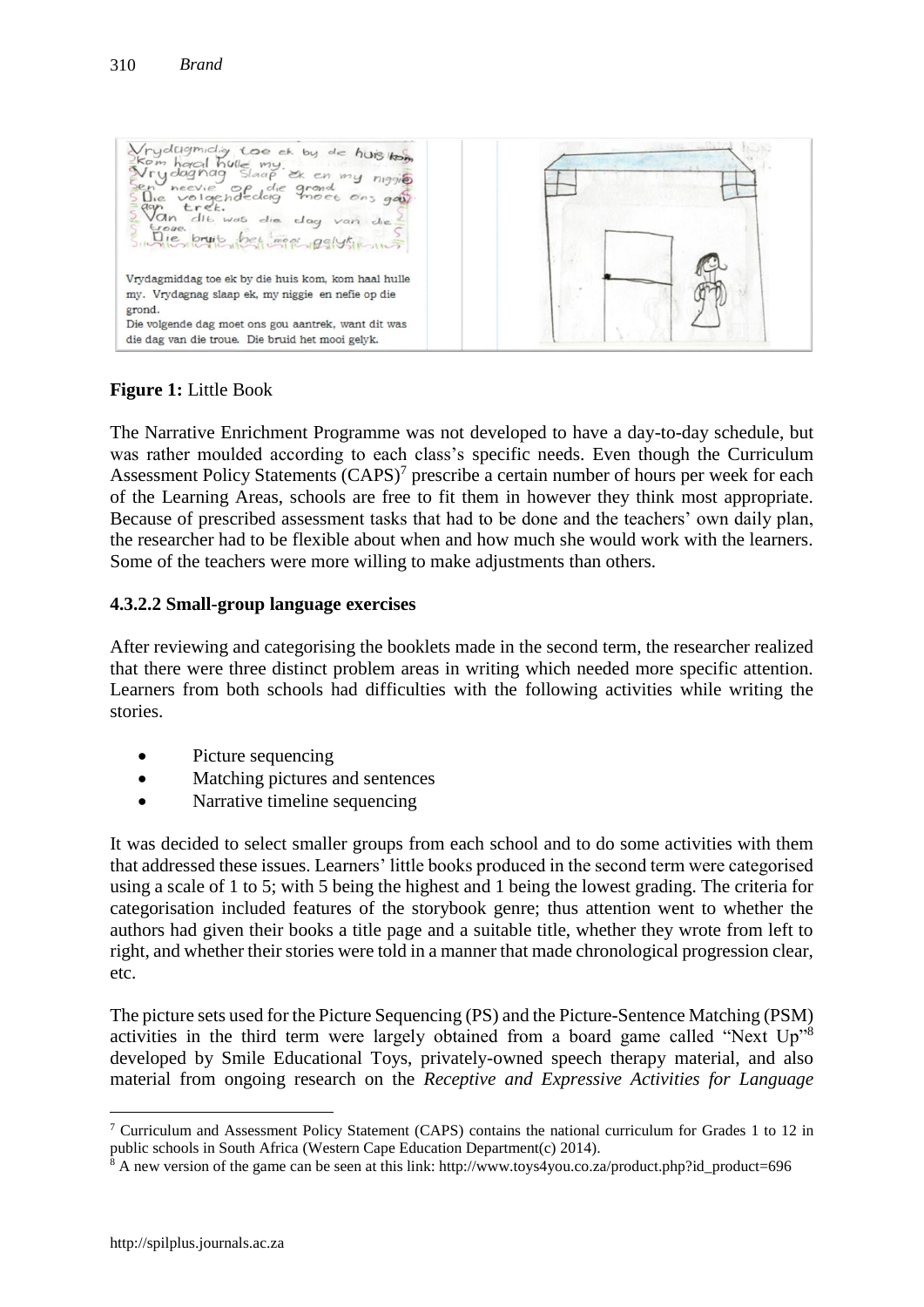*Therapy* (*REALt*). The *REALt*, as developed by Southwood and Van Dulm (2012), aims to provide "evidence-based and linguistically, culturally and visually suitable language therapy material for use with child speakers of Afrikaans and English" (Nel 2015:79).

Figures 2 to 4 show examples from each of these activities.



**Figure 2: Picture sequencing** 

Figure 2 shows an example of a picture sequence used in the PS activity exercises of the third term. For this activity, learners were given several sets of picture cards which they were asked to order in the sequence that meaningfully represented a narrative. Learners were allocated 20– 30 minutes to order as many sequences as possible. This time constraint was due to the fact that, as agreed, only the language period was made available for these activities. The researcher used her discretion in deciding when to move to the next level, based on how long the learners took with each set.



**Figure 3:** Matching pictures and sentences

John het besluit om met sy fiets te gaan ry. (*John decided to go for a ride on his bicycle.)* Langs die pad sien hy 'n gebarste pyp. (*On his way he saw a burst pipe.)* Hy het toe dadelik terug gery om iemand te vertel. *(He immediately rode back to tell someone about it.)*

Hy sien Meneer Martin in sy tuin en sê, "Kom gou, Oom. Daar het 'n pyp gebars." (*He sees Mister Martin in his garden and says, "Come quick, Sir. There is a burst pipe.")*

Figure 3 depicts a picture set used in the PSM activity. For this activity, learners were given different sets of pictures and a set of sentences to match up with the corresponding pictures. Again, there were different levels of difficulty; with sets ranging in size from three to five pictures.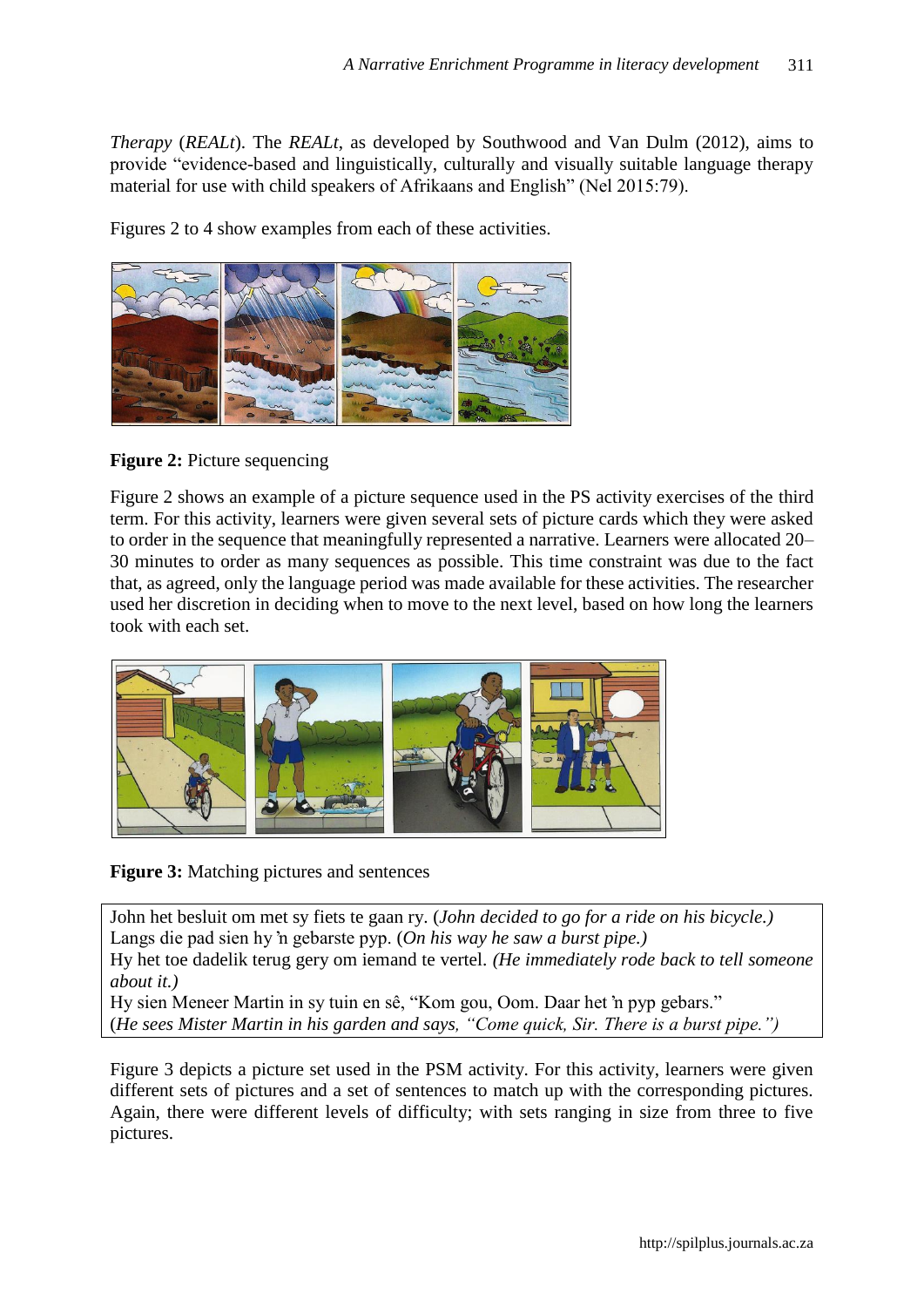

**Figure 4:** Narrative timeline activities

Figure 4 depicts one learner's product for the activity in which they had to draw one event from the beginning, middle and end of a new story. For this activity, the researcher read a new story to the whole class: '*Maar hy't dan meer as ek!*' ('But he's got more than me!') (Roehe 2012). After the reading, the participating learners were asked to draw three pictures each, depicting an event from the beginning, middle and end of the story. This activity was given to test their ability to remember the sequence of events, and thus to show their understanding of the concepts of 'beginning', 'middle' and 'end'.

## **5. Main findings**

The main findings of the study can be categorised according to the broader themes of 'Awareness', 'Appreciation', 'Home varieties' and 'Relevance'.

## **5.1 Appreciation**

Both groups of participants, i.e. the learners in both schools where the study was done, showed great appreciation for telling and listening to stories. Learners showed greater ease and comfort in the oral medium than in the written form. However, after they had written and illustrated their own work and received their first little books in publication form, their enthusiasm for writing increased markedly.

Although the learners showed greater appreciation for spoken narratives, this is nevertheless an area that could be developed. The fact that only one school's learners brought stories from home and the other school did not supports this statement. Story-telling is a central form of social expression which needs to be encouraged and developed.

Participants showed a particular appreciation for the fairy tale genre, in that many of the little books were retellings and adaptations of existing fairy tales, such as *The Three Little Pigs*, *Beauty and the Beast* and *The Tortoise and the Hare*, to name but a few.

Many of the learners simply rewrote parts of the stories that they read (or that had been read to them) in class as part of the curriculum. Rewriting stories rather than writing your own not only shows limited knowledge of the written genre, but also a level of under-appreciating what the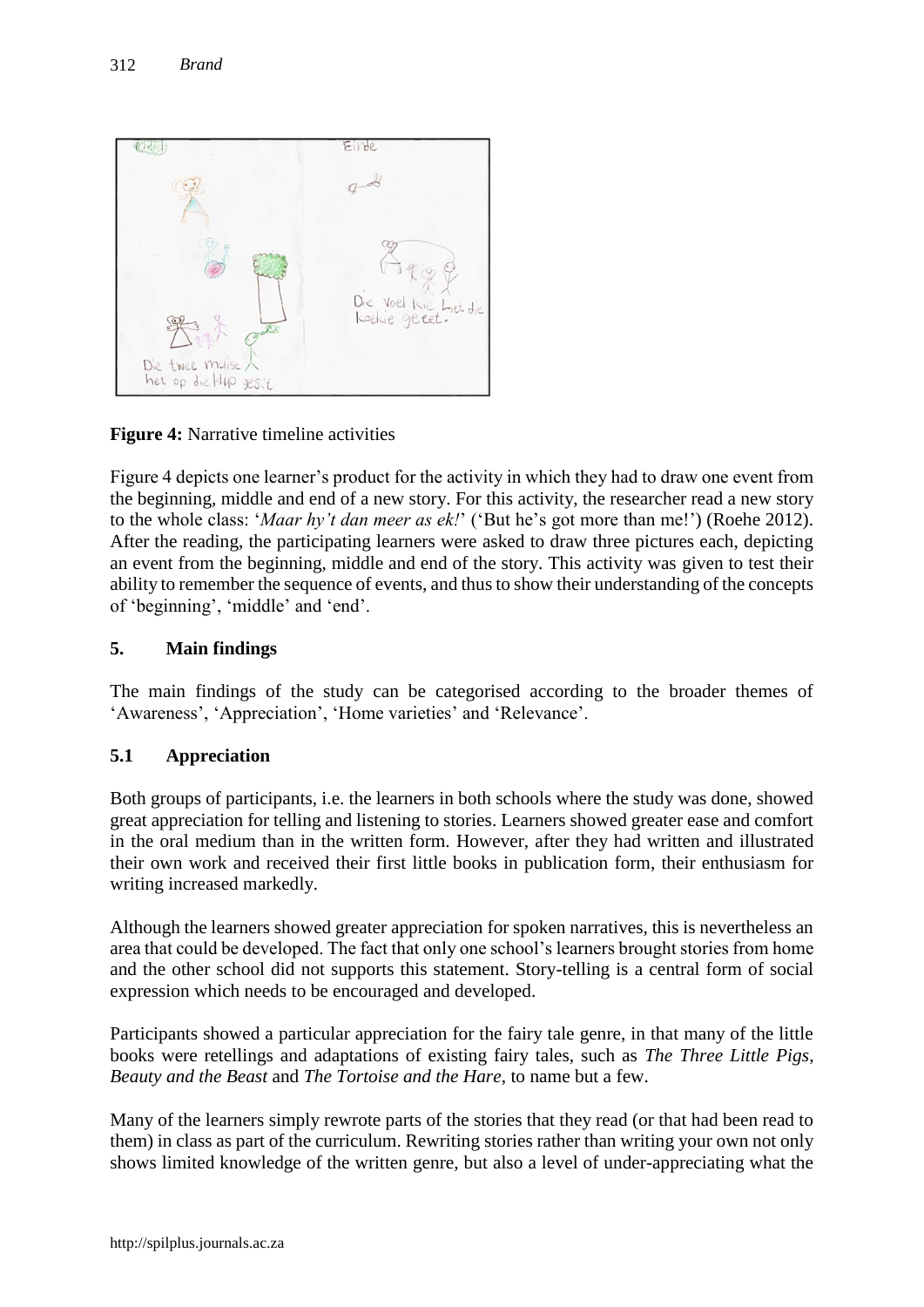learner him-/herself has to offer as a creative author writing a story. Despite the fact that some learners showed little confidence in writing in their own words, or about their own stories, most of them show a keen artistic appreciation for the illustrations that accompany their written texts.

The most salient finding in this category then was the high level of appreciation that learners showed for the spoken form of narrative. Their love of the oral tradition may serve as a definite entry point when motivating learners to write. The occurrence and use of regional expressions may be used to further foster their love and appreciation for their regional variety, and in this way convince them that the knowledge and skills that they already have are not only suitable, but are in fact unique as instruments in creative writing.

#### **5.2 Awareness**

Linked to the theme of appreciation is that of awareness. Learners' great appreciation for the fairy tale and storybook genre led to an awareness of certain punctuation marks, such as inverted commas; dialogues; and certain key phrases, such as *Een dag* ('Long ago') and *Fluit-fluit my storie is uit* ('Snip, snap, snout, the tale's told out') that are used to begin and end these kinds of stories.

A more general awareness of spelling can be seen in the way in which they corrected their texts. Some learners also had innovative ways of spelling words based on how they perceive the spoken counterpart of that word. An example of phonological awareness is the word *kar* ('car') being written as *kag*.

The levels of awareness, just like the levels of appreciation, were different from learner to learner. The general finding is that learners do have knowledge of different genres and genrespecific features, and that they do have knowledge of spelling. The presence of both awareness and appreciation to some degree answers the questions that were set as research objectives, but the research on this question needs to be expanded.

## **5.3 Finding relevance**

Sperber and Wilson (2002) find that Grice's Maxim of Relevance is the most important of the maxims he identified because it underlies all the others, but what they add is that readers and listeners interpret meanings on the grounds of greater and lesser relevance based on what *they*  know and not necessarily what the speaker or writer intended to be relevant. Thus, and this can be seen in one of the findings in this study, with different things manifest to different speakers, some degree of discontinuity can occur in communication. In the school context this needs to be considered, as what is salient and also manifest for learners in their home environment may be less so in the school context, and vice versa.

One of the most telling examples of how learners apply the relevance principle is in the story of *Die Kaasman* ('The Cheeseman'). One learner interpreted a character meant to represent a sea sponge as a cheese because he did not know the world of sea creatures and how sponges form part of that realm.

This example of finding relevance gives an understanding of choices that researchers and educators could find odd. It shows how easily discontinuity in communication can occur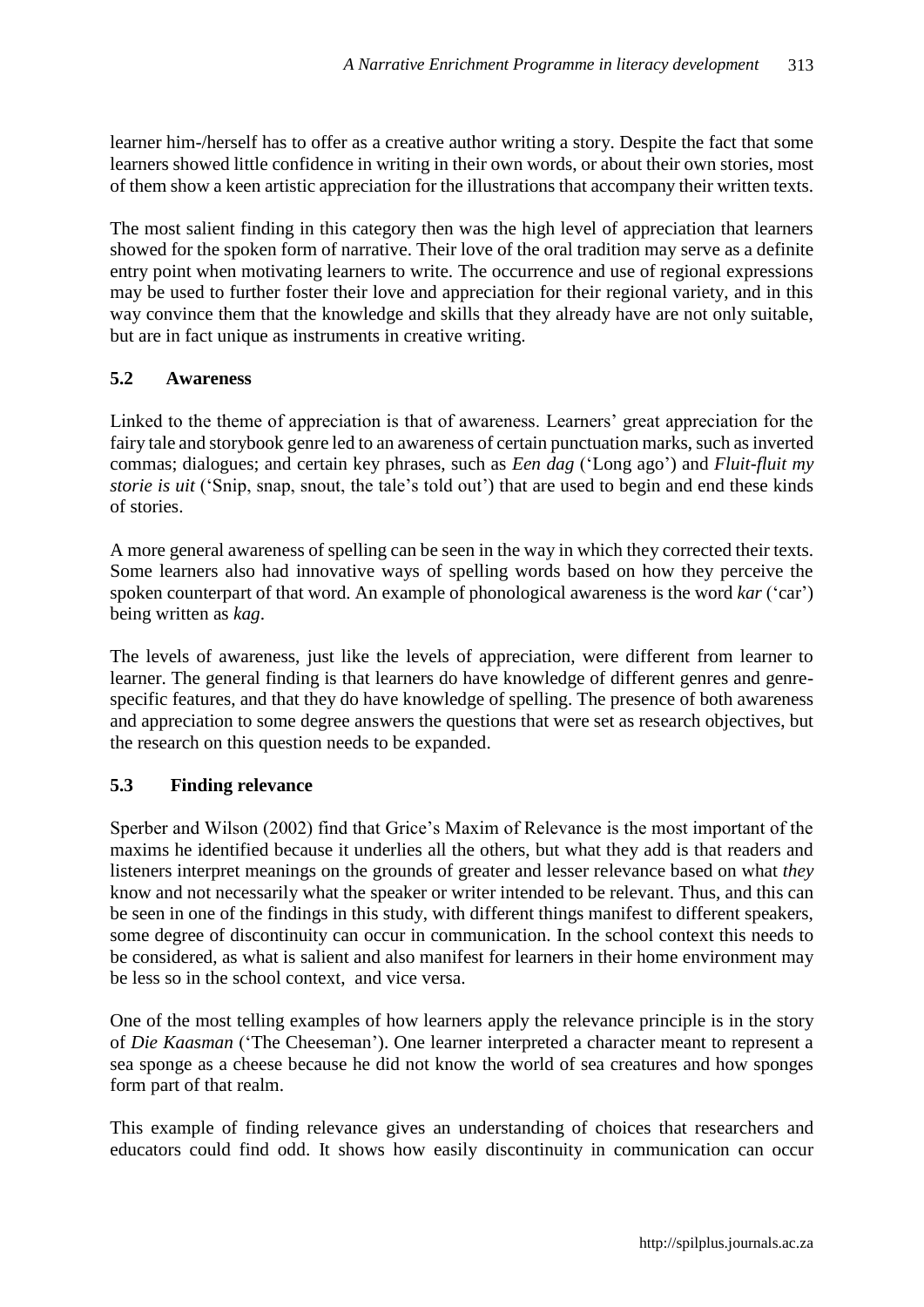between people, also in educational environments. In order to appreciate the choices learners make, as well as to develop their ability to make as many relevant interpretations in as many situations as possible, they need broader exposure to literature and other reading material.

#### **6. Conclusion**

The data that have been collected during both phases of the study show that learners have more linguistic resources at their disposal than what is commonly believed. Resources of regional language, appreciation and life experiences should be investigated in more depth in order to incorporate them with more success into the formal educational environment. Most important is the fact that learners have to gain a sense of respect and purpose in using their own varieties before and while teachers teach them the standard varieties. If the appreciation for their L1 and the sense of its usefulness is strongly developed, learners have a much firmer base on which to build any future literacy endeavours.

#### **References**

Alexander, N. and B. Busch (eds.) 2007. *Literacy and linguistic diversity in a global perspective: An intercultural exchange with African countries. Available online:* [http://www.cis.or.at/spracherleben/download/busch07\\_LDL\\_E.pdf](http://www.cis.or.at/spracherleben/download/busch07_LDL_E.pdf) (Accessed 11 March 2012).

Busch, B. 2010. School language profiles: Valorising linguistic resources in heteroglossic situations in South Africa. *Language and Education* 24(4): 283-294.

Busch, B. 2011. Building on heteroglossia and heterogeneity: The experience of a multilingual classroom. Presentation at 3rd International Conference on Language, Education and Diversity (22-25 November)*.* New Zealand: Auckland.

Carter, R. 2003. Key concepts in ELT: Language awareness. *ELT Journal* 57(1): 64-65.

Department of Basic Education (c). 2011. *Report on the Annual National Assessments of 2011.* Available online: http://www.education.gov.za/LinkClick.aspx?fileticket=1U5igeVijqg%3D&tabid=358&mid= [1325](http://www.education.gov.za/LinkClick.aspx?fileticket=1U5igeVjiqg%3D&tabid=358&mid=1325) (Accessed 5 March 2012).

Gee, J.P. 2008. *Situated language and learning: A critique of traditional schooling.* New York: Routledge.

Hiebert, E. H. and T.E. Raphael. 1998. *Early literacy instruction*. Orlando: Holt, Rinehart and Winston.

Ioannidou, E. 2009. Using the 'improper' language in the classroom: The conflict between language use and legitimate varieties in education. Evidence from a Greek Cypriot classroom. *Language and Education* 23(3): 263-278.

James, C. and P. Garrett. 1992. *Language awareness in the classroom.* London: Longman.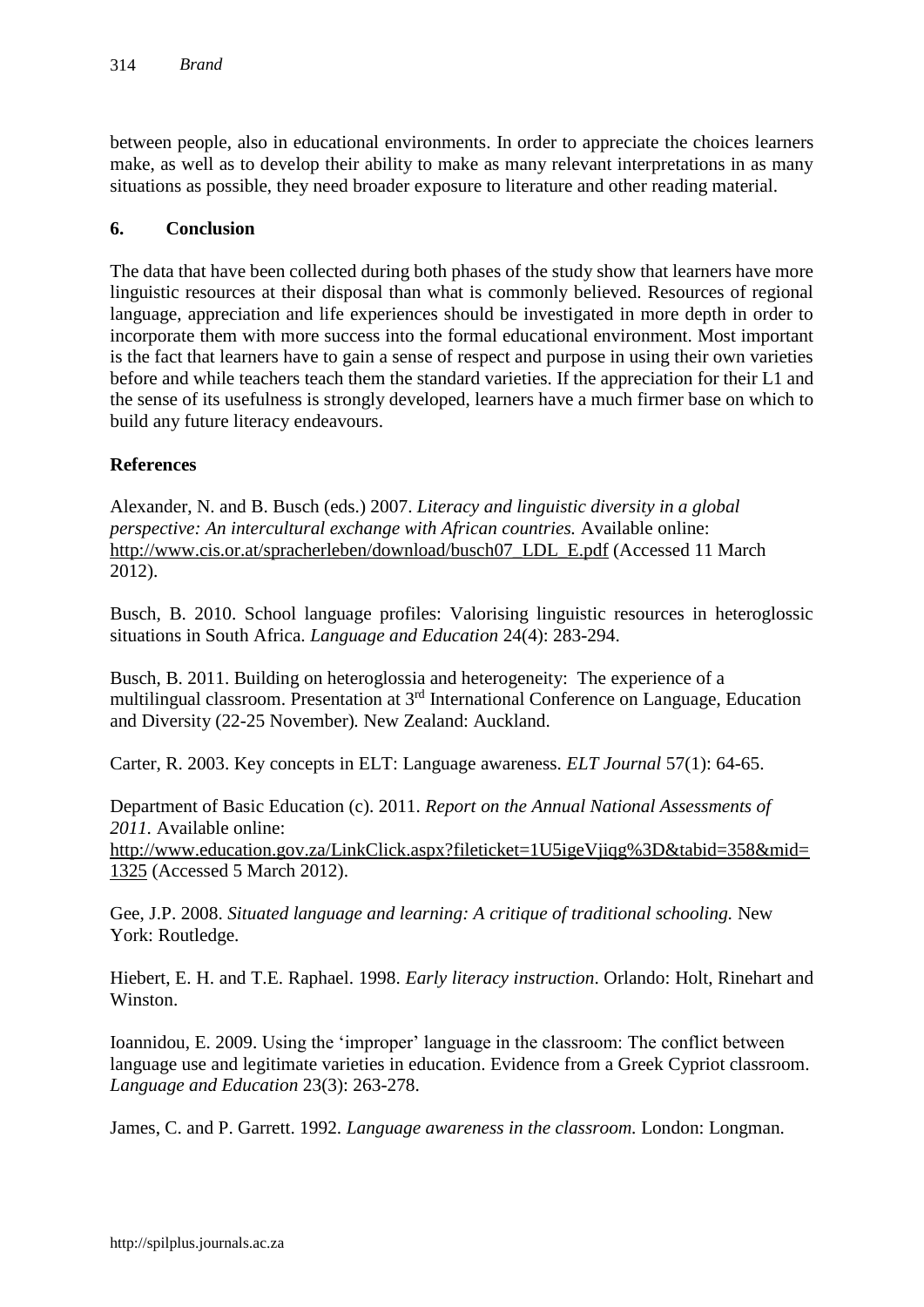Lahire, B. 1995. *Tableaux de families.* Paris: Gallimard Le Seuil.

Le Cordeur, M. 2010. The struggling reader: Identifying and addressing reading problems successfully at an early stage. *Per Linguam* 26(2): 77-89.

Nel, J.H. 2015. *The comprehension and production of later developing language constructions by Afrikaans-, English- and isiXhosa-speaking Grade 1 learners*. Doctoral dissertation. Stellenbosch: University of Stellenbosch.

Patton Terry, N. 2006. Relations between variety variation, grammar, and early spelling skills. *Reading and Writing* 19(9): 907-931.

Pernes, S. 2013. *Die große Freiheit kleiner Bücher.* Doctoral dissertation. Vienna: University of Vienna.

Pietikäinen, S. and A. Pitkänen-Huhta. 2013. Multimodal literacy practices in the indigenous Sámi classroom: Children navigating in a complex multilingual setting. *Journal of Language, Identity and Education* 12(4): 230-247.

Pitkänen-Huhta, A. and S. Pietikäinen. 2014. From a school task to community effort: Children as authors of multilingual picture books in an endangered language context. In C. Helot, R. Sneddon and N. Daly (eds.) *Children's literature in multilingual classrooms*. London: Trentham Books. pp.138-153.

Ravid, D. and L. Tolchinsky. 2002. Developing linguistic literacy: A comprehensive model. *Journal of Child Language* 29: 417-447.

Roehe, S. 2012. *Maar hy't dan meer as ek.* Pretoria: Fantasi Boeke.

Schreger, C. 2010. Projekt: Kleine Bücher. Available online: http://ortnergasse.webonaut.com/m2/projekte/pdf/kb.pdf (Accessed 18 November 2013).

Siegel, J. 2007. Creoles and minority varieties in education: An update. *Language and Education* 21(1): 66-86.

Snell, J. 2013. Dialect, interaction and class positioning at school: From deficit to difference to repertoire. *Language and Education* 27(2): 110-128.

Southwood, F. and O. Van Dulm. 2012. *Receptive and expressive activities in language therapy*. Johannesburg: JvR Psychometrics.

Sperber, D. and D. Wilson. 2002. Relevance theory. In G. Ward and L. Horn (eds.) *Handbook of Pragmatics*. Oxford: Blackwell. Available online: http://people.bu.edu/bfraser/Relevance%20Theory%20Oriented/Sperber%20&%20Wilson%2 0-%20RT%20Revisited.pdf (Accessed 1 July 2015). pp. 250-290.

Street, B. 2003. What's 'new' in New Literacy Studies? Critical approaches to literacy in theory and practice. *Current Issues in Comparative Education* 5(2): 77-90.